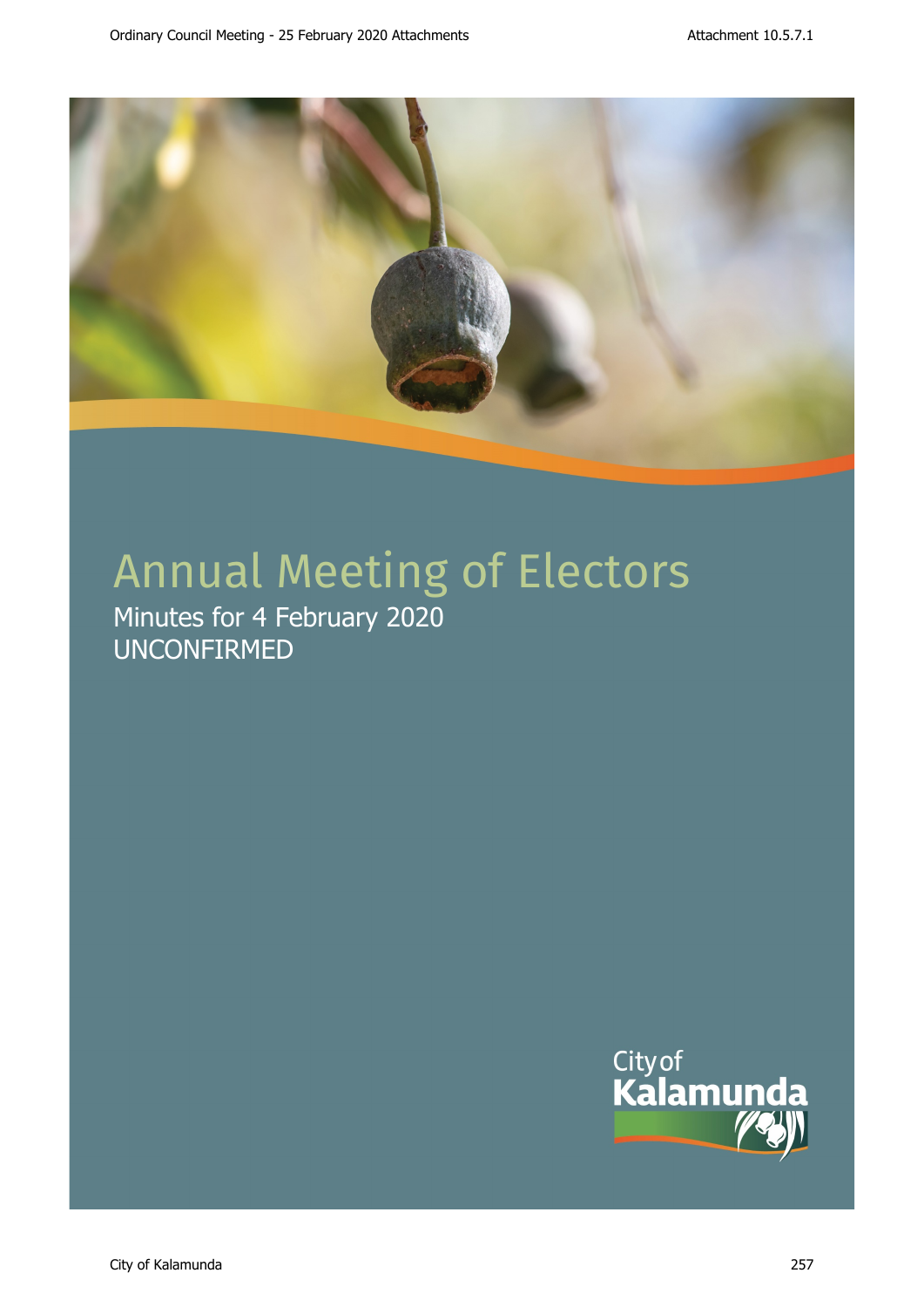# **INDEX**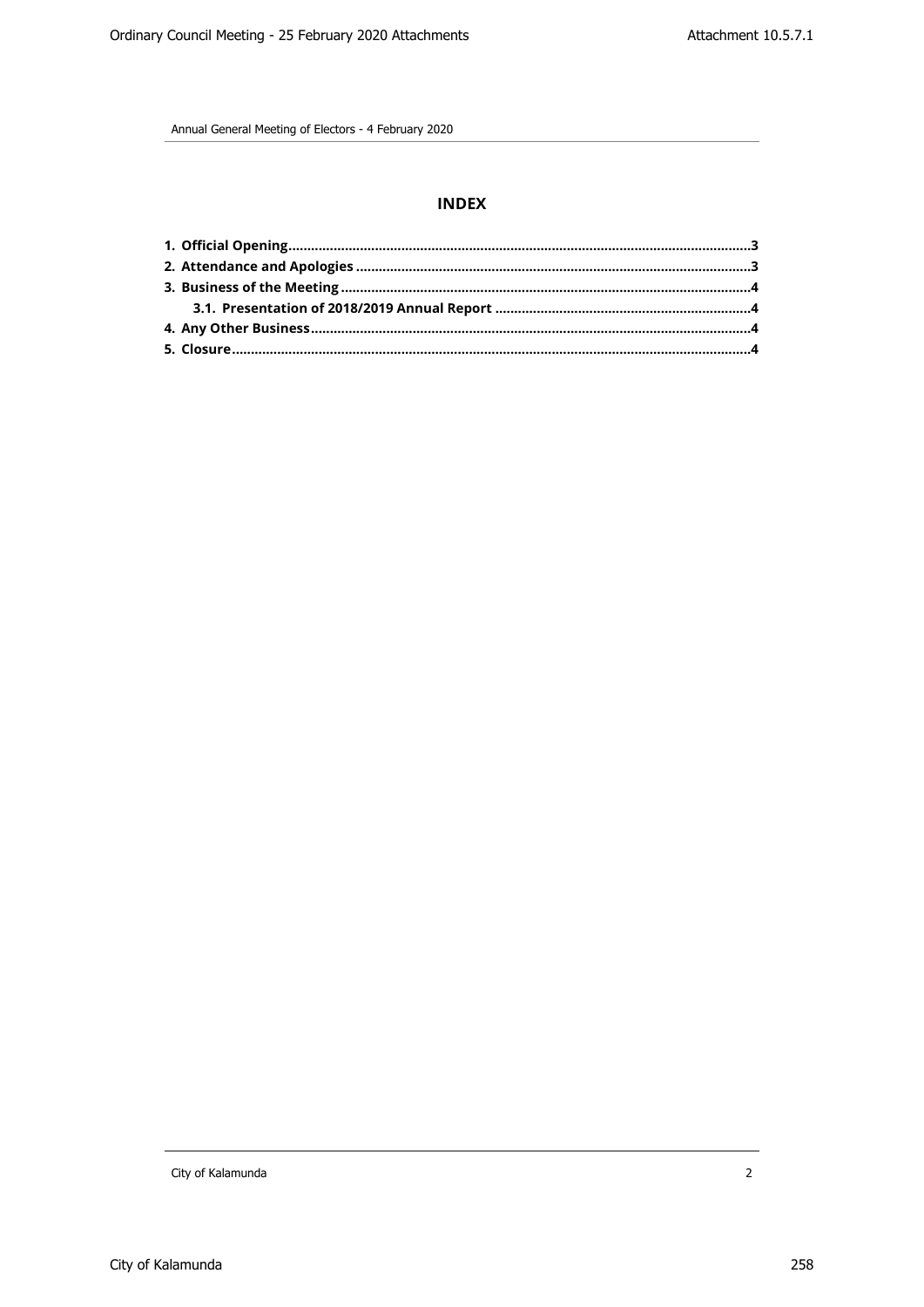# <span id="page-2-0"></span>**1. Official Opening**

The Mayor opened the meeting at 6:37pm and presided over the meeting. The Mayor welcomed Councillors, Staff and Members of the Public Gallery. The Mayor acknowledged the Traditional Owners of the land on which we meet the Whadjuk Noongar people.

#### <span id="page-2-1"></span>**2. Attendance and Apologies**

**Councillors South East Ward**  John Giardina Janelle Sewell Geoff Stallard **South West Ward** Lesley Boyd Mary Cannon Brooke O'Donnell **North West Ward** Lisa Cooper Dylan O'Connor **North Ward** Cameron Blair Kathy Ritchie Margaret Thomas JP (Mayor) Presiding Member

## **Members of Staff**

## **Chief Executive Officer** Rhonda Hardy

# **Executive Team**

Gary Ticehurst - Director Corporate Services Brett Jackson - Director Asset Services Peter Varelis - Director Development Services

#### **Management Team**

Nicole O'Neill - Manager Customer & Public Relations Alida Ferriera - Manager Financial Services Cam Jones - IT Coordinator

#### **Administration Support**

Darrell Forrest - Governance Advisor Donna McPherson - Executive Assistant to the CEO Sarah Griffiths - Council Support Officer

#### **Members of the Public** 64

**Members of the Press** 1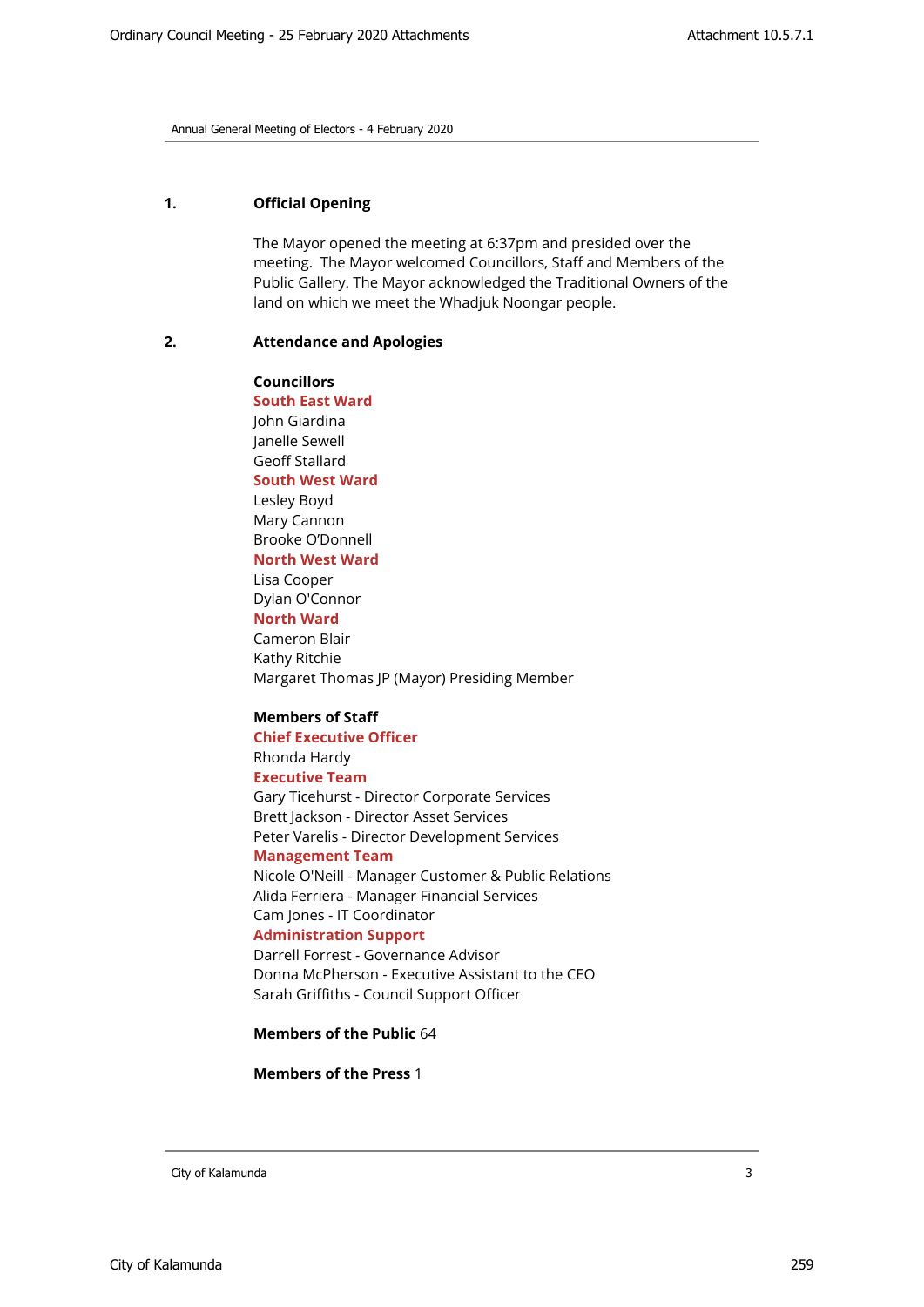# **Apologies**

Cr Sue Bilich

**Leave of Absence Previously Approved** Nil.

## <span id="page-3-1"></span><span id="page-3-0"></span>**3. Business of the Meeting**

3.1. Presentation of 2018/2019 Annual Report

#### RESOLVED AGM 1/2020

That the 2018/2019 Annual Report of the City of Kalamunda be received as presented at **[Attachment 1](http://www.kalamunda.wa.gov.au/files/cdfe3adf-5510-48a1-addc-a9de00a0427d/Annual-Report-2018.pdf)**.

- Moved: **Cr John Giardina**
- Seconded: **Cr Cameron Blair**

Vote: **CARRIED**

#### <span id="page-3-2"></span>**4. Any Other Business**

The Presiding Member invited the meeting to present any other business.

4.1. Mr Peter Forrest presented a motion to the meeting. Mr Forrest provided an overview of the motion. The motion received a seconder before being put to a vote. The motion was **LOST** 7 to 19.

# RESOLVED AGM 2/2020

That this meeting of Electors express No confidence in the Management of Development as recorded in the Annual Report 2018/2019. Referring to 5 specific examples:

- 1. Activity Plan for the Townsite of Kalamunda
- 2. Industrial Development Strategy
- 3. Age Friendly Strategy and Action Plan
- 4. Fees paid to numerous Independent Private Consultancies for Development-related projects
- 5. Community Engagement

Moved: **Mr Peter Forrest**